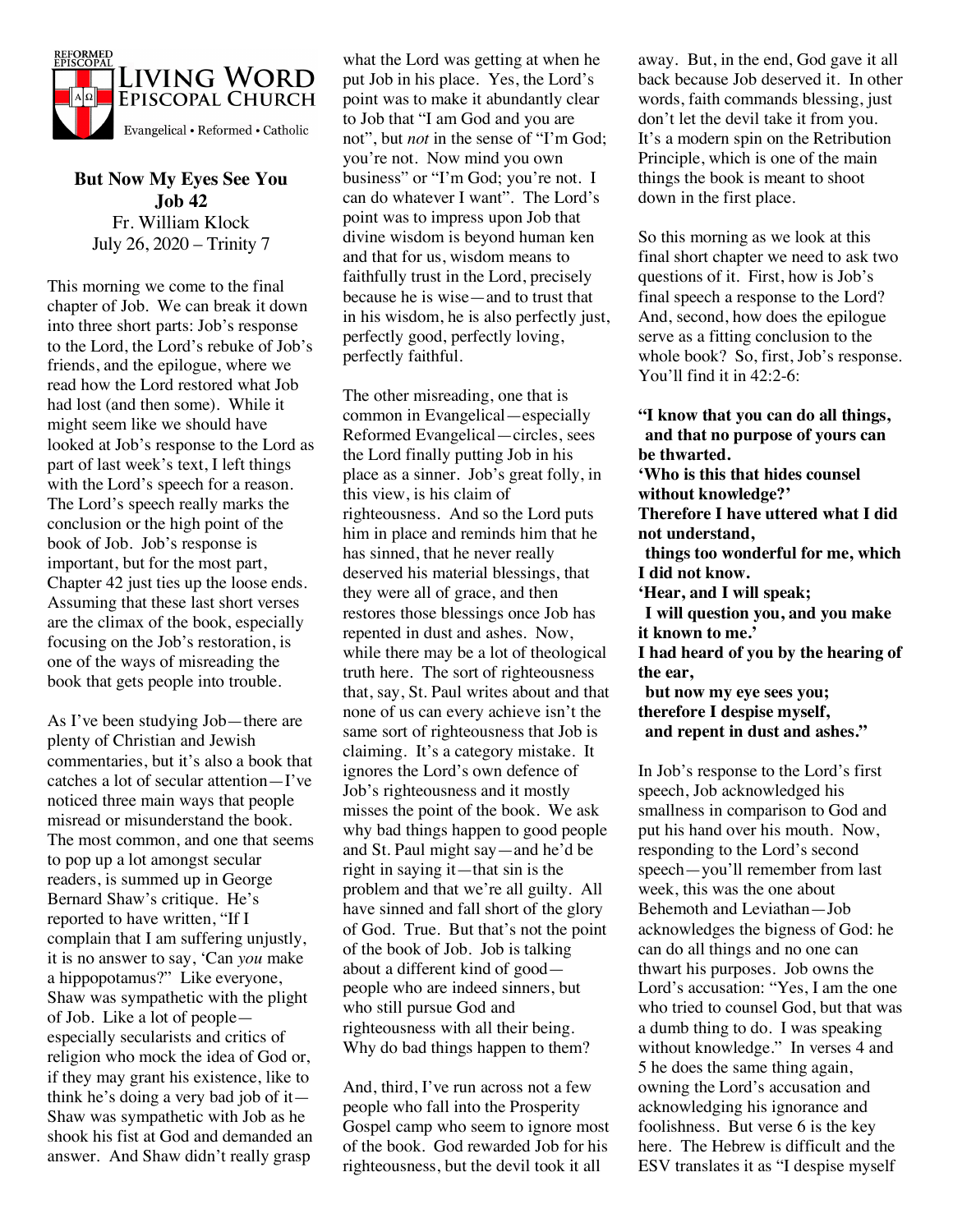and repent in dust and ashes." He despises himself, says the ESV. He accounts himself as nothing, because he's realised how foolish it was to challenge God. Job is ashamed of what he's done. The second verb that the ESV translates "repent" has the sense both of changing one's mind and of regret. It may be that Job is saying he regrets his charges against God, but the way it's connected grammatically with "dust and ashes" should lead us to understand Job to be turning aside from his ash heap. His time of mourning, his time of self-pity and anger with God is over. Job's ready to move on even though the path before him is uncertain.

After the Lord's first speech, Job acknowledge his place. You are God; I am not. But there's more that has to be acknowledged. This is the point where George Bernard Shaw stopped. When we think God's managing the universe poorly, simply reminding us that he is God and that we aren't isn't an answer. And this was the point of the second speech about Behemoth and Leviathan. On the one hand Leviathan is not one to be challenged and if God is so much greater than Leviathan, neither is he. On the other hand, the Lord holds out Behemoth as an example of the human response to himself. God cares for Behemoth just as he cares for Job. When the river rages, Behemoth is a symbol of stability, because he doesn't question the Lord's wisdom. Job needs to learn to be more like Behemoth. Job's faith *was* in the retribution principle, in the idea that God governs the universe according to an external (not to mention, mechanistic) standard of justice. God, however, has shown him that, first, his justice cannot be so naïve reduced to a simple formula and, second, that his basis for creating and ruling the cosmos is not justice, but wisdom. Job has taken the Lord's lesson to heart. He retracts his arrogant accusations and demands for answers that he would never be able to understand, and he's now ready to trust.

Now, apparently the Lord was expecting a similar response from Job's friends. They aren't the ones who have experienced great loss like Job has, but they've been spouting nonsense all through the dialogue. They've falsely accused Job and, as much as they've defended God's justice, they've forced him into the Retribution Principle box to explain his actions. Seeing that Job has heard the Lord and humbly retracted his accusations and demands, you'd think his friend would, too. But they didn't and so the Lord speaks next to them in verses 7-9:

**After the LORD had spoken these words to Job, the LORD said to Eliphaz the Temanite: "My anger burns against you and against your two friends, for you have not spoken of me what is right, as my servant Job has. Now therefore take seven bulls and seven rams and go to my servant Job and offer up a burnt offering for yourselves. And my servant Job shall pray for you, for I will accept his prayer not to deal with you according to your folly. For you have not spoken of me what is right, as my servant Job has." So Eliphaz the Temanite and Bildad the Shuhite and Zophar the Naamathite went and did what the LORD had told them, and the LORD accepted Job's prayer.**

Again, Job has taken back what he said in response to the Lord. Elihu isn't mentioned. Some see that as evidence that his speech is a later addition to the book, but I think it's just as likely that the Lord doesn't include Elihu, because, for the most part, he spoke truthfully about the Lord. He didn't put the pieces together quite right, but Elihu wasn't as off-base as the other three. That said, receiving this third rebuke, Eliphaz, Bildad, and Zophar repent as well and offer sacrifices while Job

prayers for them. I don't think it's necessary to dwell on these verses other than to note one more thing that shows a change in Job.

Early in the book we saw Job acting as priest on behalf of his family. We're told that he offered sacrifices for his children in case they had committed some offense against God. This revealed a chink in Job's faith, a flaw in his theology. Job, at least in part, conceived of God in pagan terms—as a God who could be placated should he or his children commit some petty offense against him. Job didn't even know if they had committed an offense, let alone know specifically what it might be, but he sacrificed to God anyway. This is pagan thinking. Now, Job serves as a true intercessor for his friends. He knows what they've done wrong, he's heard with his own ears the Lord's compassionate words, and so he steps in on behalf of his friends, not in superstition and not worried that God is petty and arbitrary with his judgement and punishments, but knowing that he desires restoration and fellowship. This may not be the trigger for what happens next, but I think it serves an important rhetorical bridge between his confession of humility before the Lord and the Lord's restoration of Job's material blessings. Job is thinking correctly about God. Let's look now at that starting with verse 10:

**And the LORD restored the fortunes of Job, when he had prayed for his friends. And the LORD gave Job twice as much as he had before. Then came to him all his brothers and sisters and all who had known him before, and ate bread with him in his house. And they showed him sympathy and comforted him for all the evil that the LORD had brought upon him. And each of them gave him a piece of money and a ring of gold.**

**And the LORD blessed the latter days of Job more than his beginning. And he had 14,000 sheep,**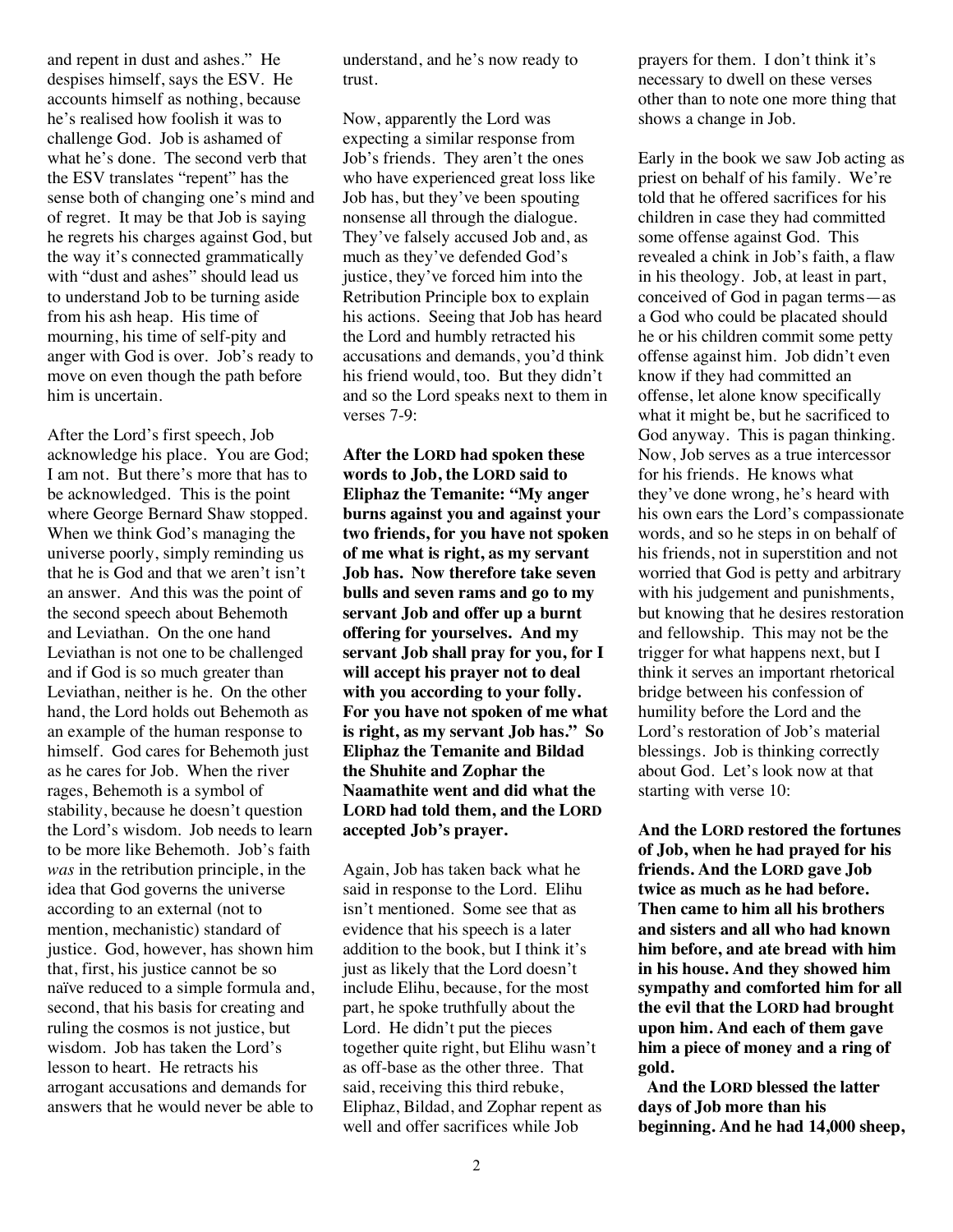**6,000 camels, 1,000 yoke of oxen, and 1,000 female donkeys. He had also seven sons and three daughters. And he called the name of the first daughter Jemimah, and the name of the second Keziah, and the name of the third Keren-happuch. And in all the land there were no women so beautiful as Job's daughters. And their father gave them an inheritance among their brothers. And after this Job lived 140 years, and saw his sons, and his sons' sons, four generations. And Job died, an old man, and full of days.**

If we're not careful, this can be a pretty confusing ending to the book. One the hand, we might ask how Job's restored prosperity makes up for all of his suffering. Sure, the Lord gives him more sons and daughters, but does that make up for the sons and daughters he's lost? And, of course, after all this discussion showing that the Retribution Principle—a sort of wooden formula by which the wicked are punished and the righteous rewarded—after all the discussion that the Retribution Principle (or any other simplistic idea of justice) is *not* how God governs the cosmos, it can seem more than a little odd that Job does the right thing and gets all of his stuff back. I've heard more than one Prosperity Gospel huckster use the epilogue to affirm that heresy. So how does this fit in with the rest of the book?

Well, the first thing we need to remember is that the main focus of the book is not Job, but God's governance of his creation. The Adversary challenged God: It's bad policy to reward people for their righteousness. They'll just be good for the stuff you give them. And then Job challenged God: It's bad policy to allow the righteous to suffer.

The first half of the book addresses the Adversary's challenge. Job, although he didn't know it, served as the Lord's star witness. Does rewarding

righteousness just lead to people who are good for their own benefit? The evidence of Job's life vindicated the Lord's policy. Job has pursued righteousness for the sake of righteousness.

The second half of the book dealt with Job's challenge. He and his friends have assumed all along that God runs the cosmos on the principle of justice and they believed that justice was defined by the Retribution Principle. So the Lord has now made it clear to them that as much as he delights in blessing the faithful, it is not his *policy*  to do so. Justice is not his means of governing the world, which means the Retribution Principle falls flat. Now, that said, it doesn't mean that the Retribution Principle is all wrong, it just means that it can't be used to control God, to call him to account, or to predict what he's going to do. The idea that God punishes the wicked and rewards the righteous is true in a proverbial sense. Here's what I mean by that. Think of the book of Proverbs and the wisdom there. Proverbs aren't guarantees or rules. They're *generally* true, but they make no guarantees. Take Proverbs 21:5 for example:

## **The plans of the diligent lead surely to abundance,**

**but everyone who is hasty comes only to poverty.**

Hard work leads to abundance and shortcuts to poverty *much* of the time, but there's no guarantee. Some people work hard and never have abundance. Other people find a shortcut and make millions out of it. Proverbs are all about context, which is why the book of Proverbs can tell us with one breath *not* to answer a fool according to his folly and with the next that you *should* answer a fool according to his folly. It depends on the fool and the nature of his folly. Wisdom is knowing the difference. And just so with righteousness and blessing. The Lord delights to reward righteousness, but righteousness is no guarantee of

reward. The world isn't perfect and there are time when, in his wisdom, the Lord has priorities that outweigh some of the blessing we might think we deserve. This is why we need to trust him. Now, Job did trust the Lord. His problem was that he wrongly assumed that the Lord operated on a very narrow and simplistic principle of justice. His trust faltered when God seemed to fail. But now Job understands that God's governance of the world is rooted in wisdom—and a wisdom that we can never begin to fathom—and Job has learned to trust again. And this time his trust will ground him more firmly than he ever could have imagined before.

So the Lord restores Job and in doing that he sends an important signal. Nothing's changed on his end. He had blessed Job before and he will continue to bless him. His policies have not changed and they will not change. What's changed is Job—and, I suppose, the Adversary. The Adversary now knows that the Lord's policy is wise and Job now knows that the Lord is not bound to an external or simplistic standard of justice. Job will now think of his prosperity very differently. Even though he was righteous purely for the sake of righteousness, when all this began, he believed he had a right to his blessings. Now he knows that his blessings are a gracious gift of God even when he is righteous.

I think this is the lens through which the epilogue finally makes sense. People ask how a restoration of his prosperity and new sons and daughters make up for Job's losses and dead children, but that's to miss the point. Job's restoration isn't actually about Job. It's not about healing his pain or making him whole. It's about sending the message that the Lord's governance of the cosmos has been vindicated and that, despite this brief interruption made to prove the wisdom of his governance, he will continue to